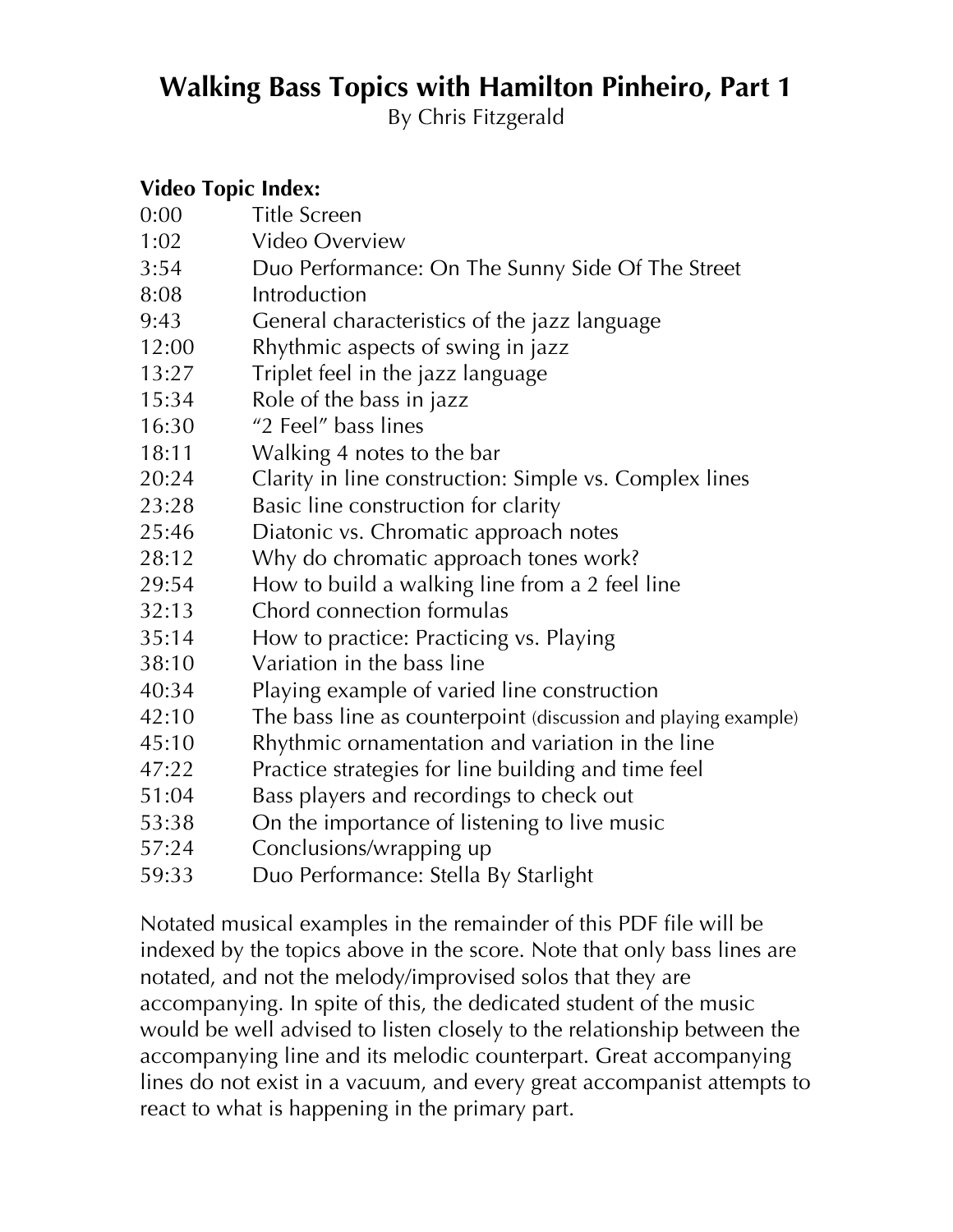"On The Sunny Side Of The Street" Duo - Bass lines only















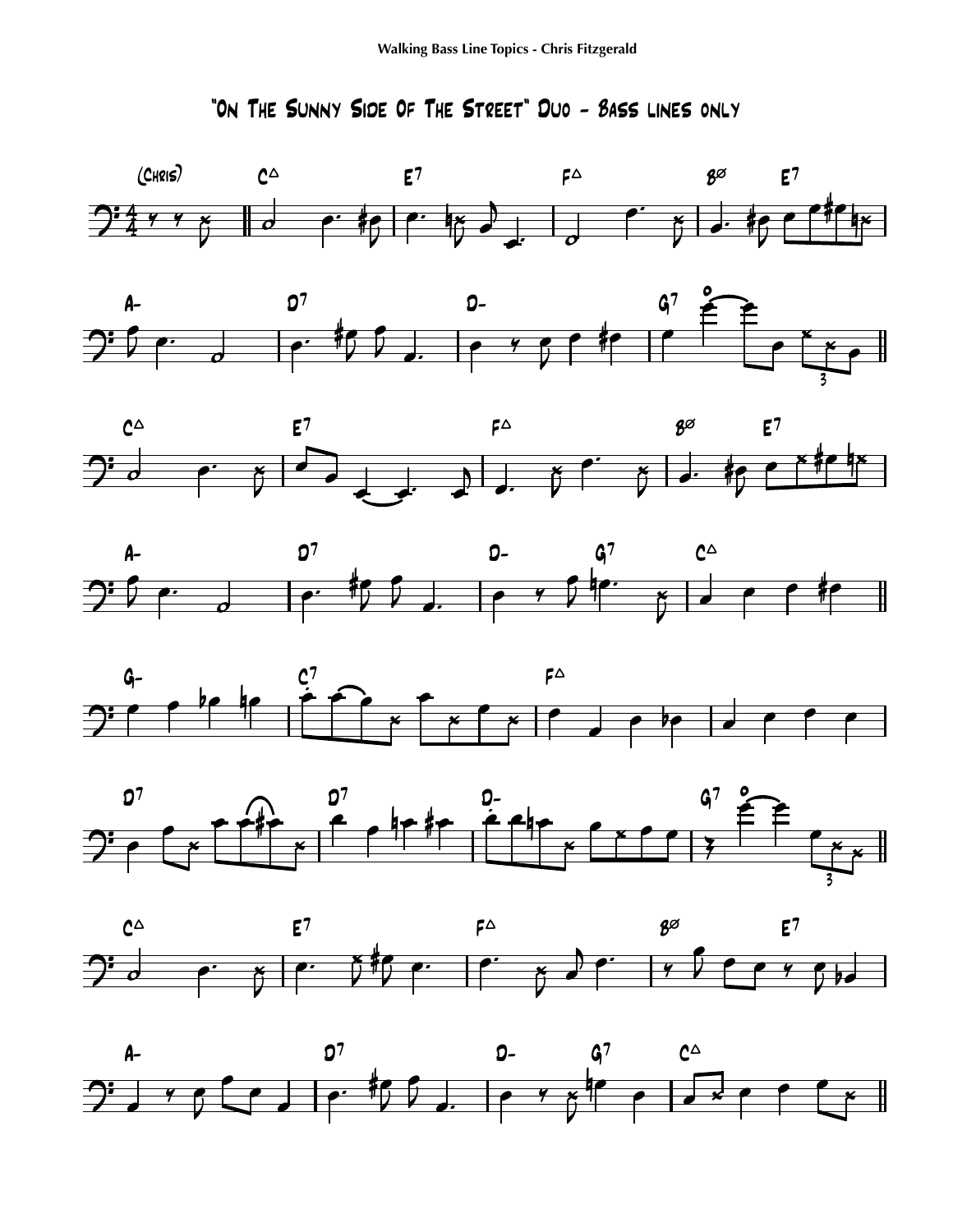













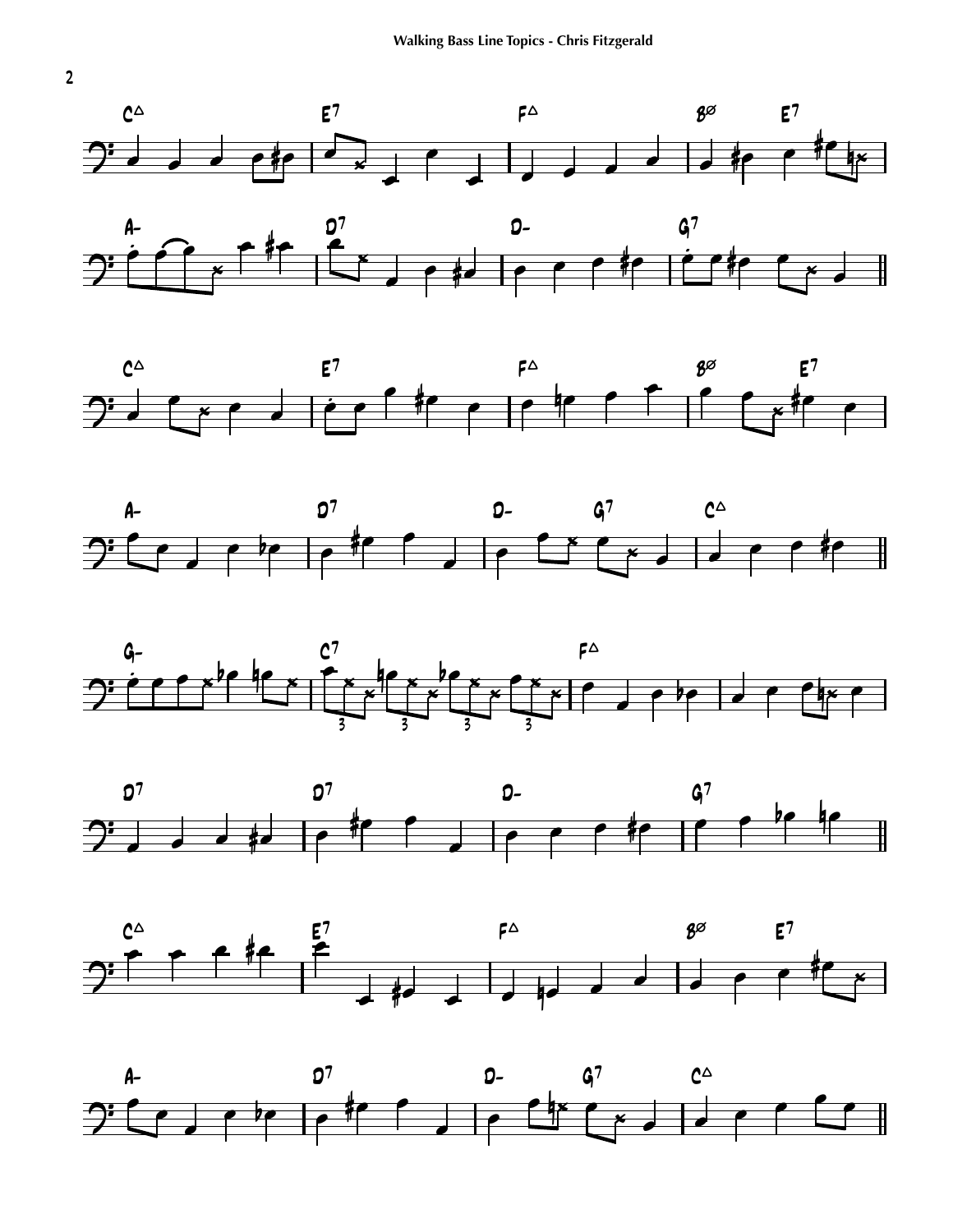













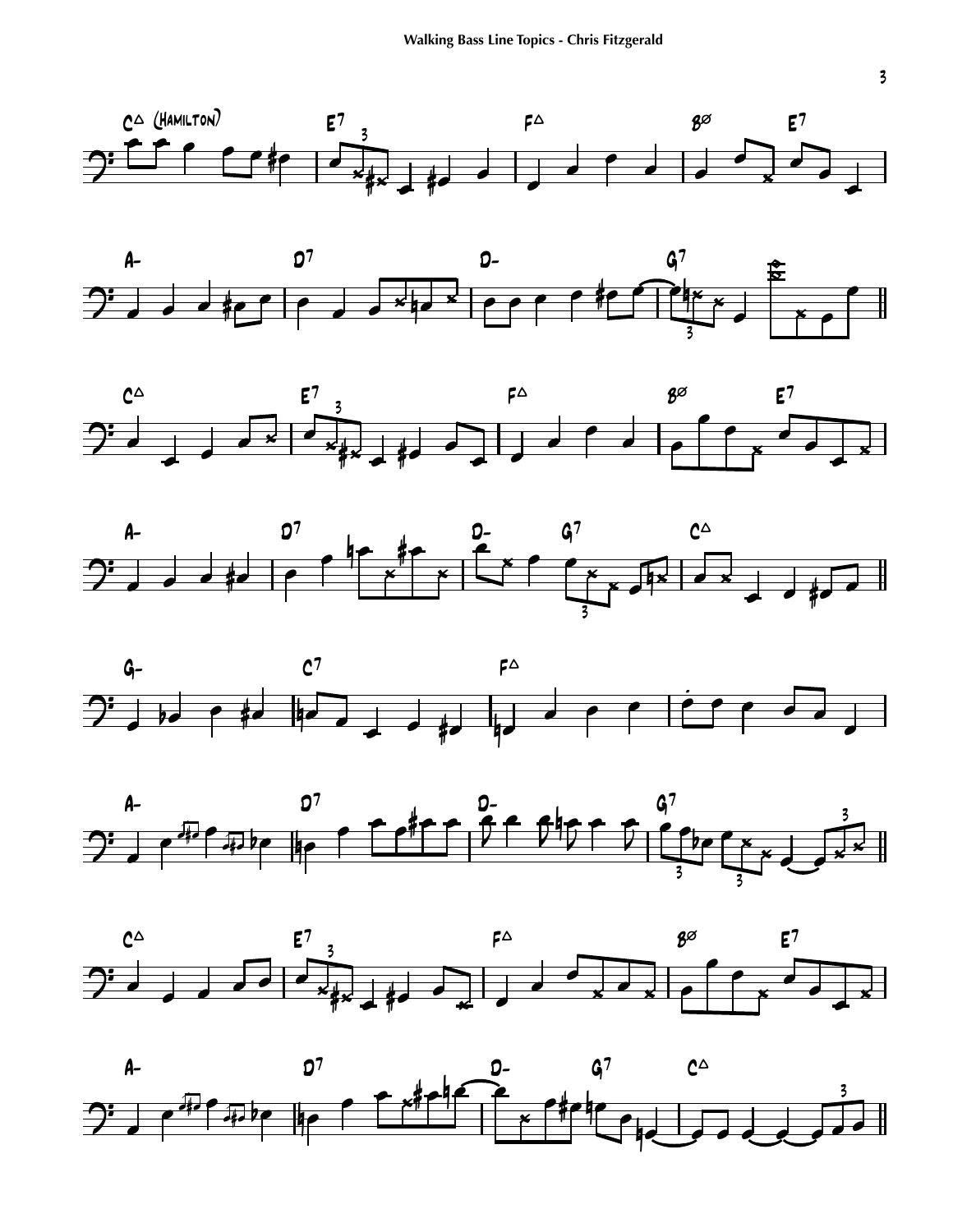















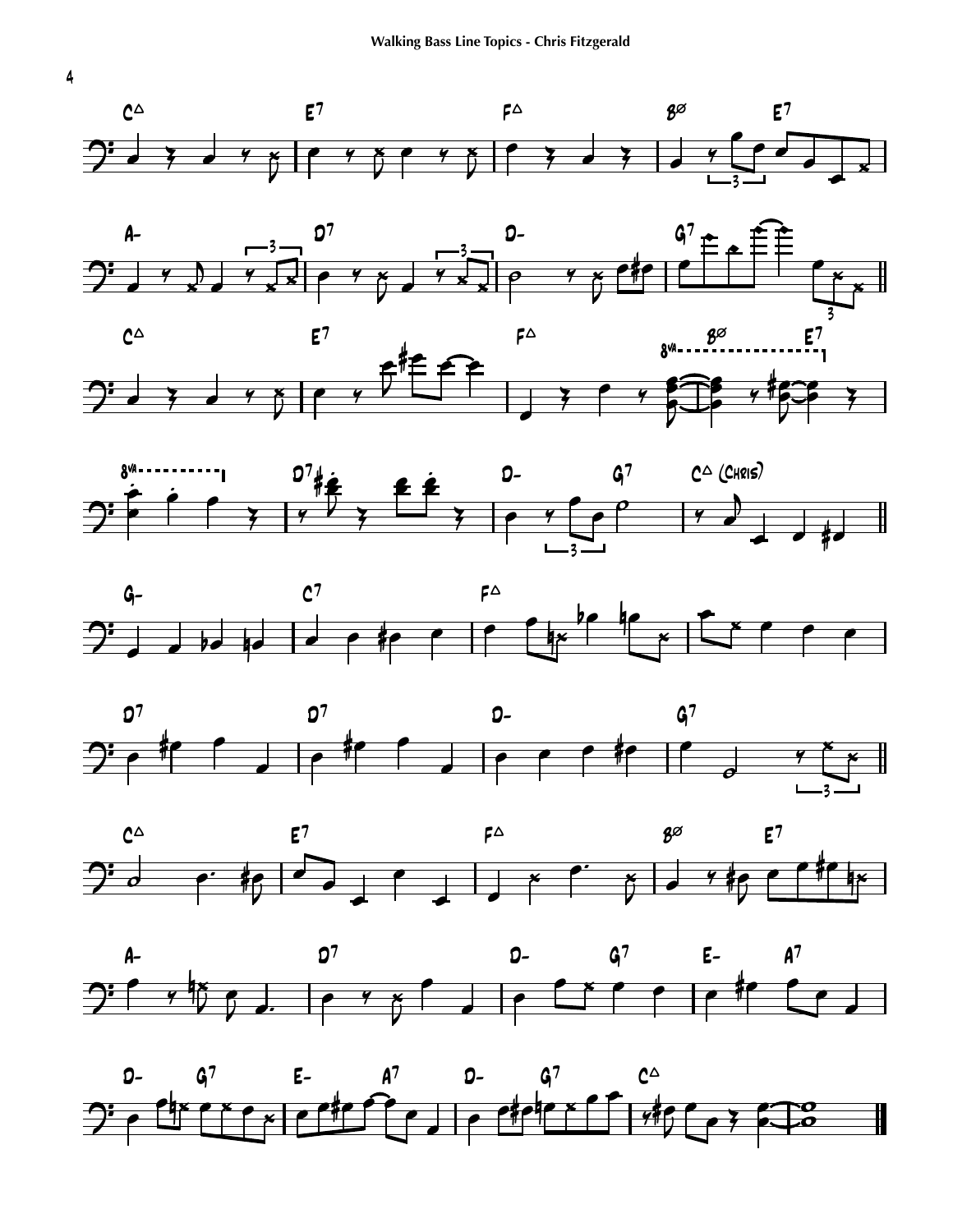











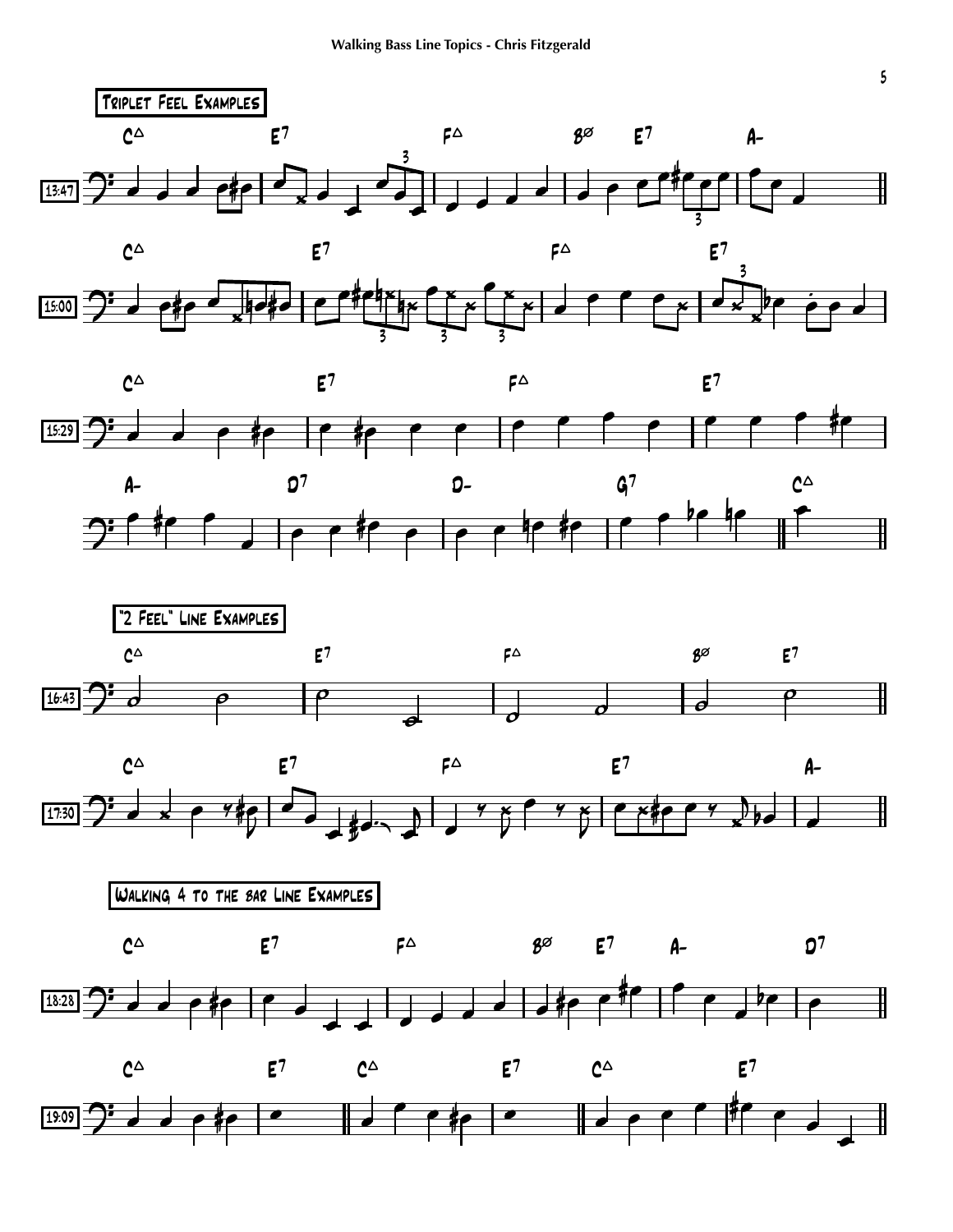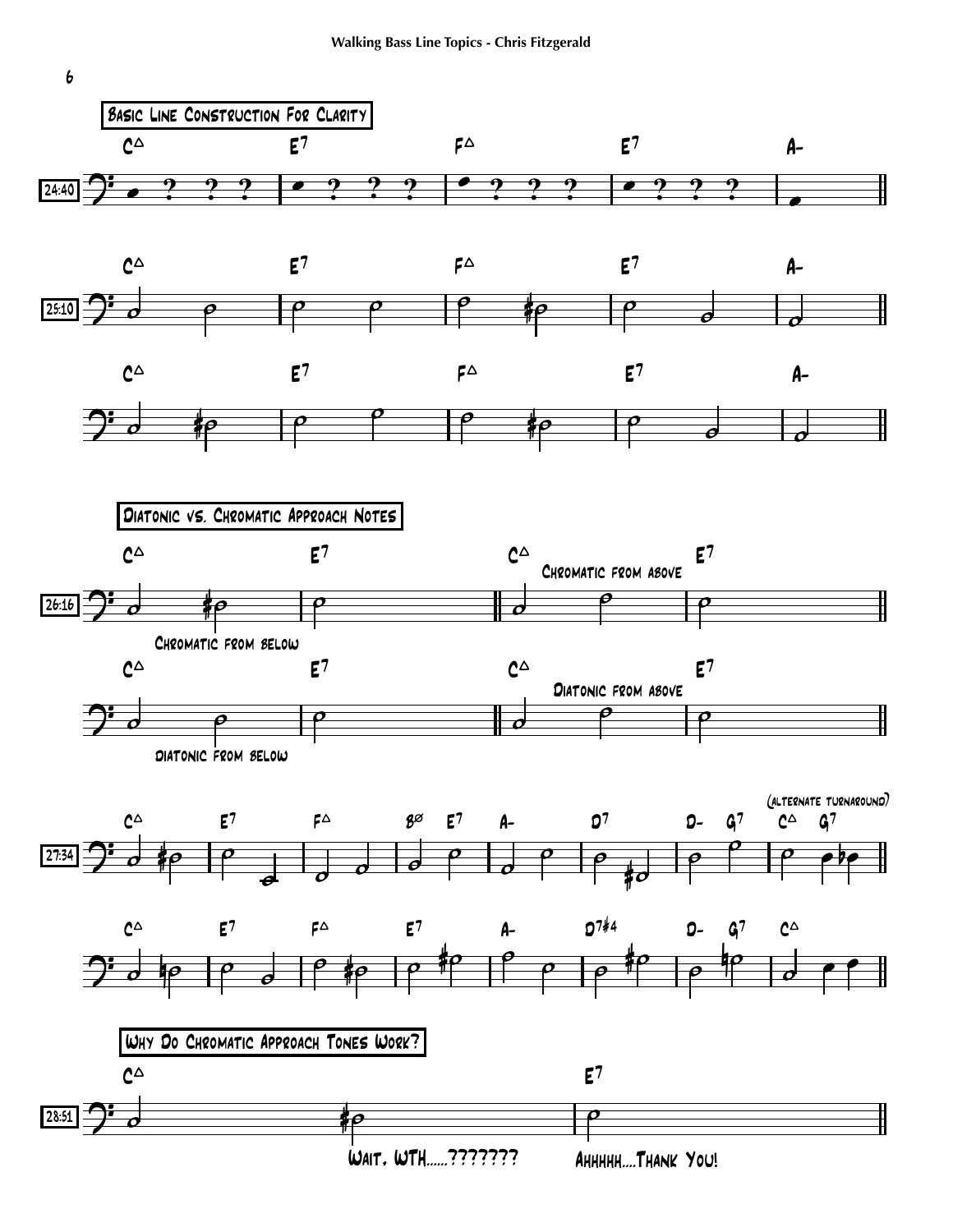

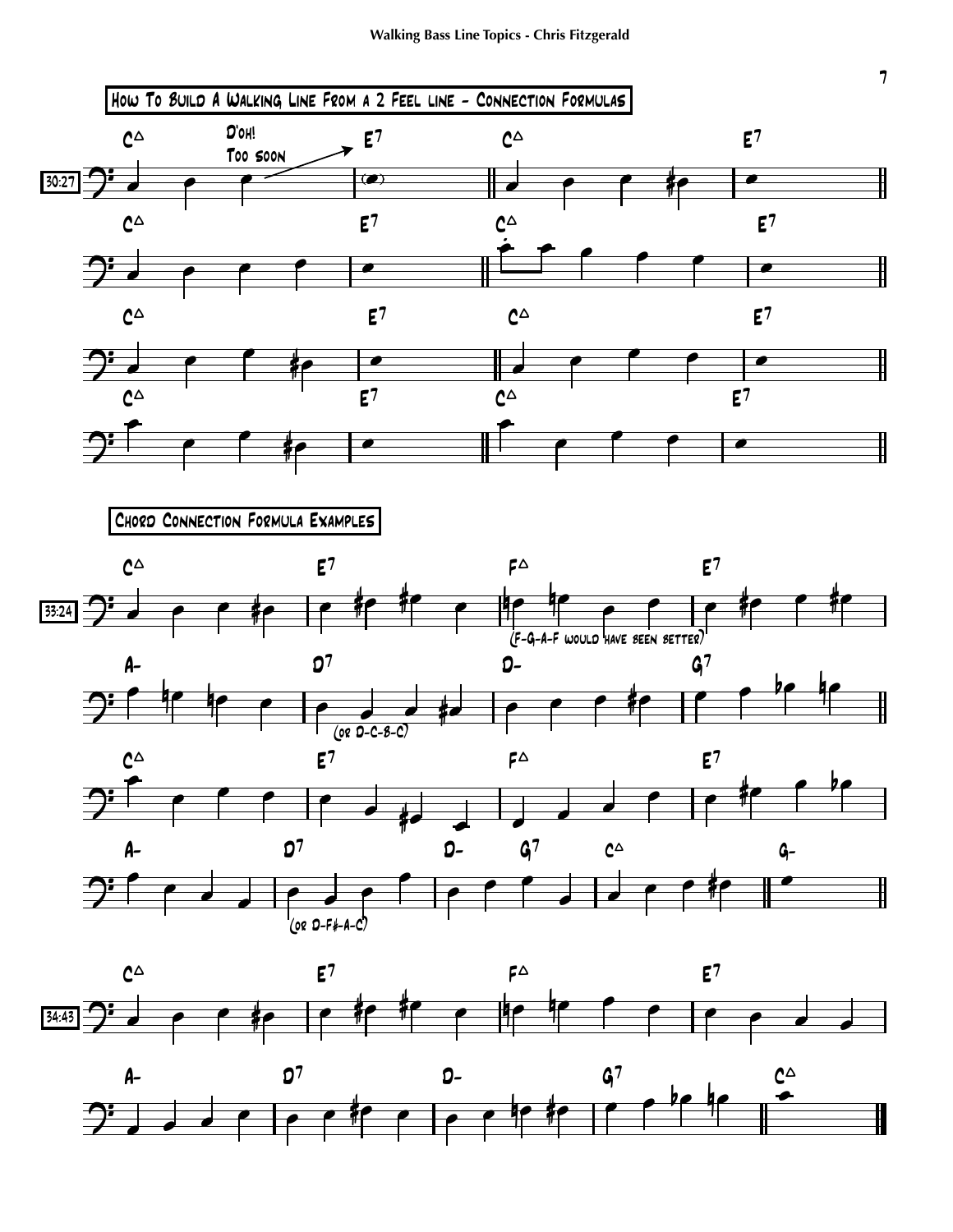















8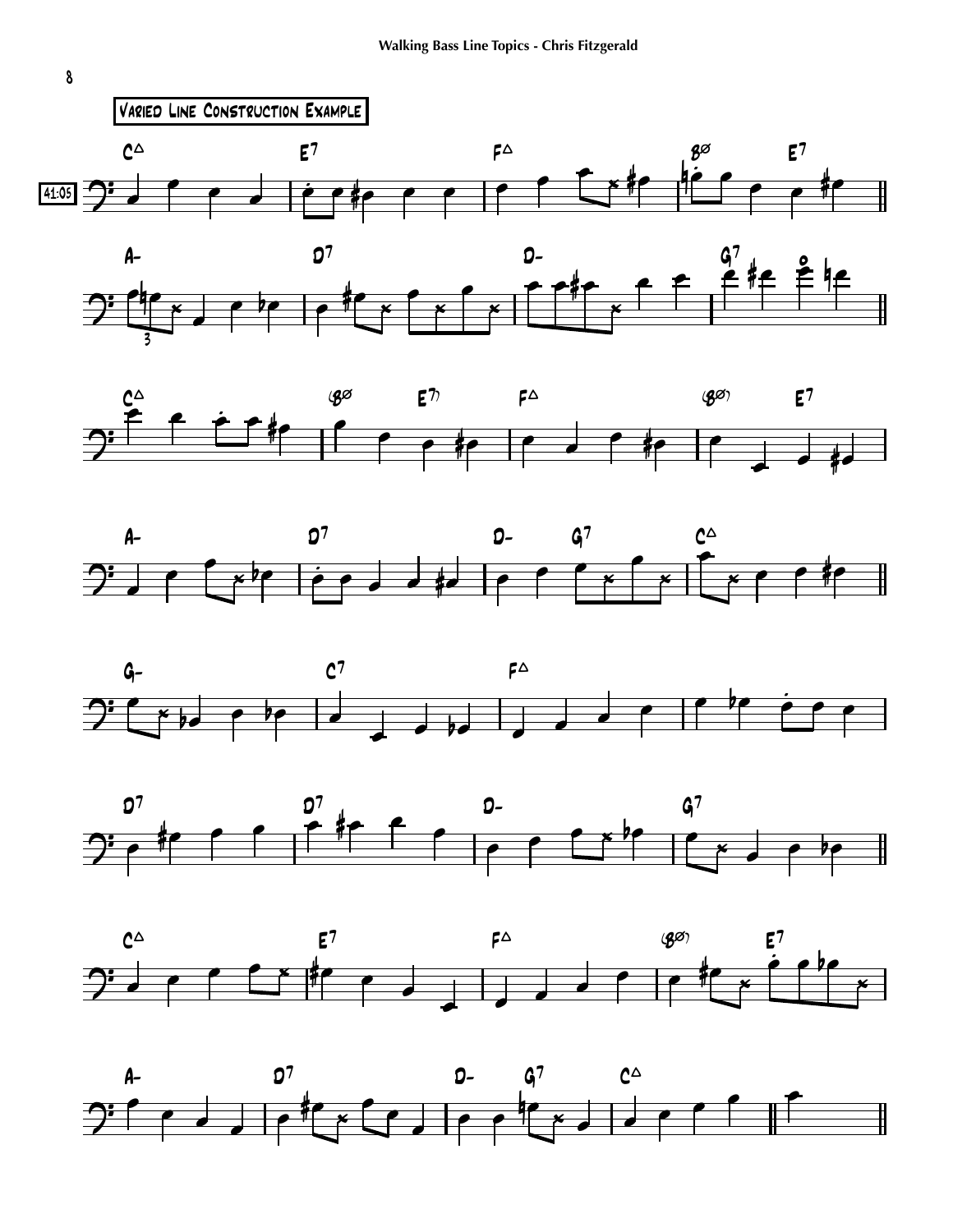













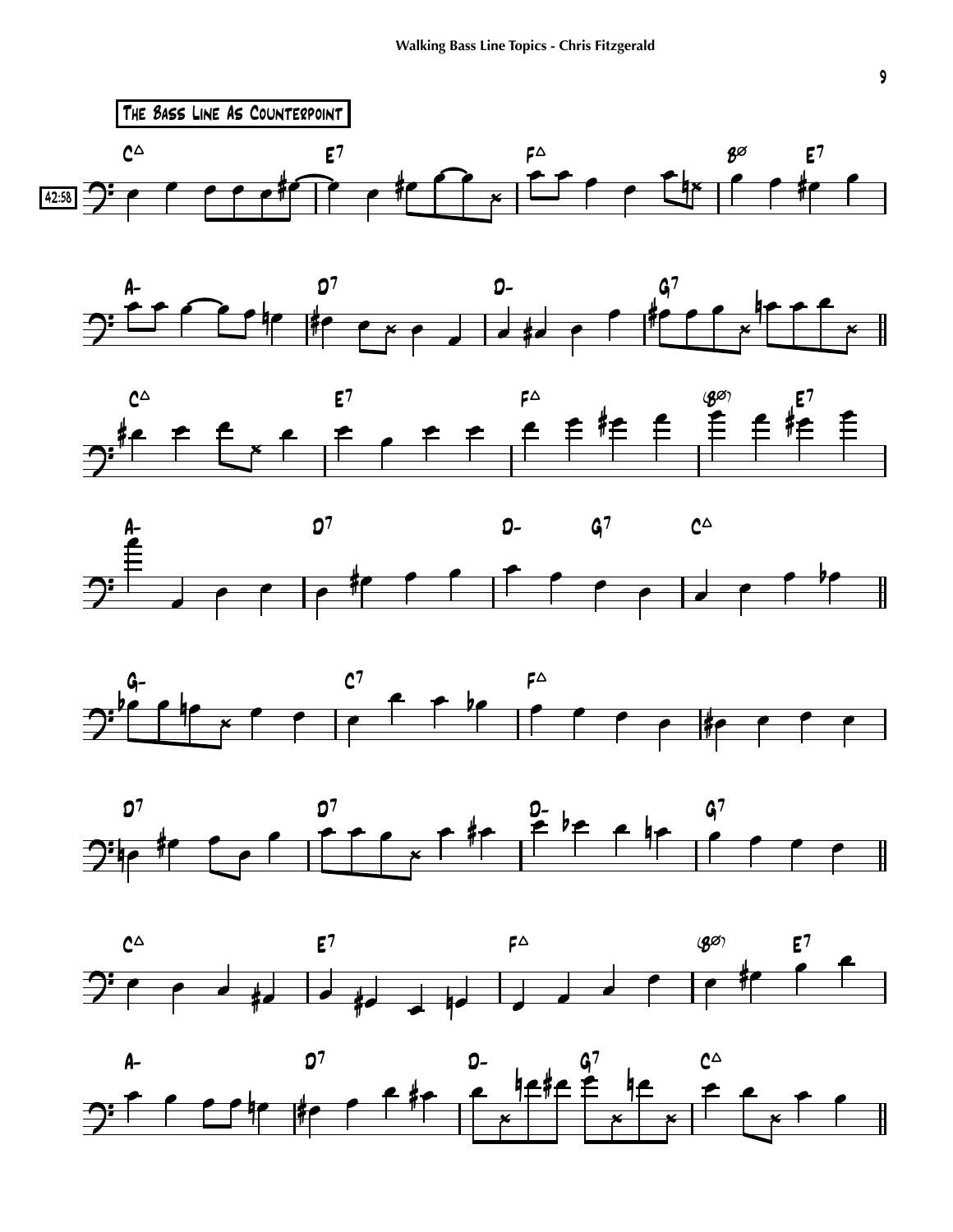











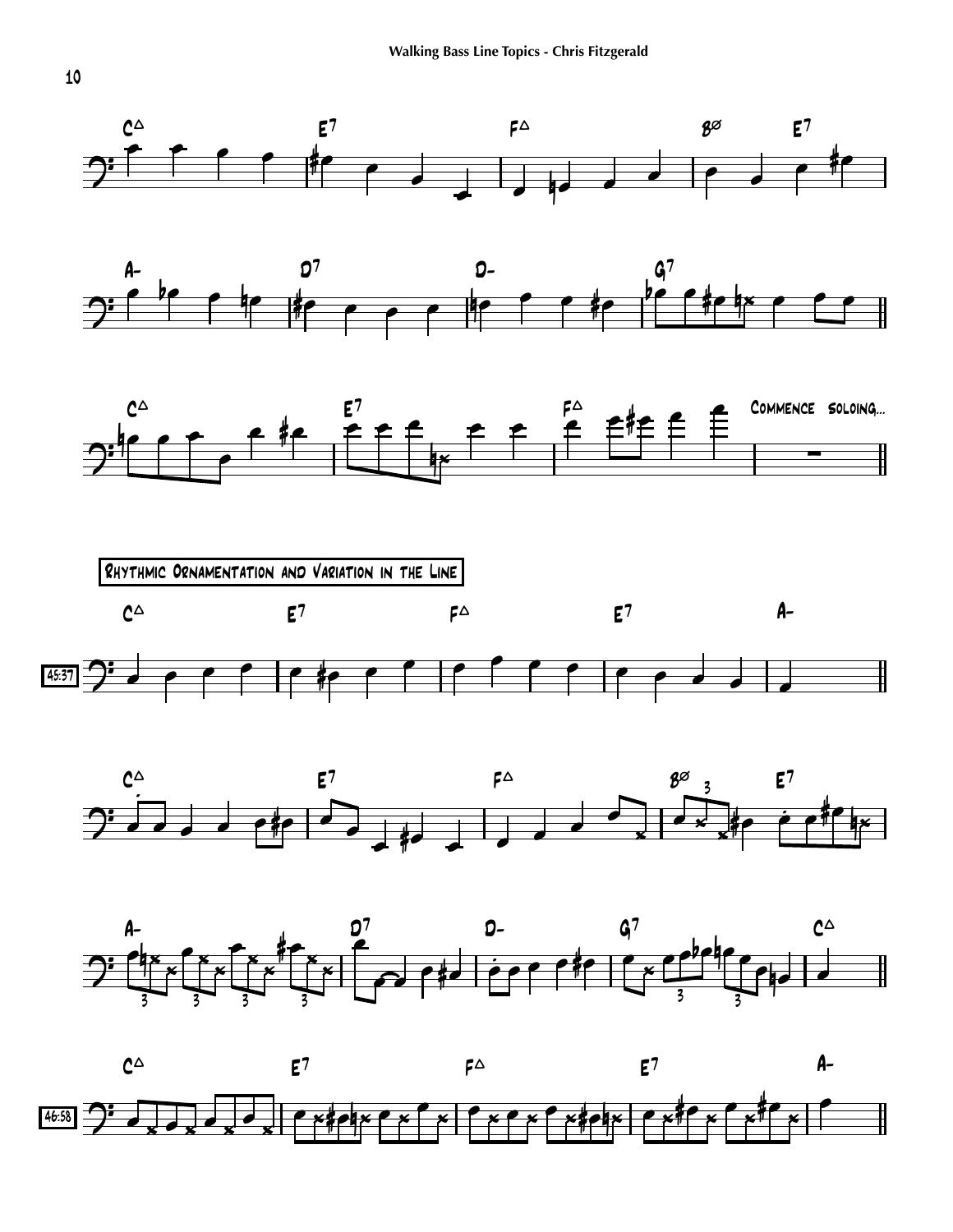## Bass Lines from Duo Performance of "Stella By Starlight















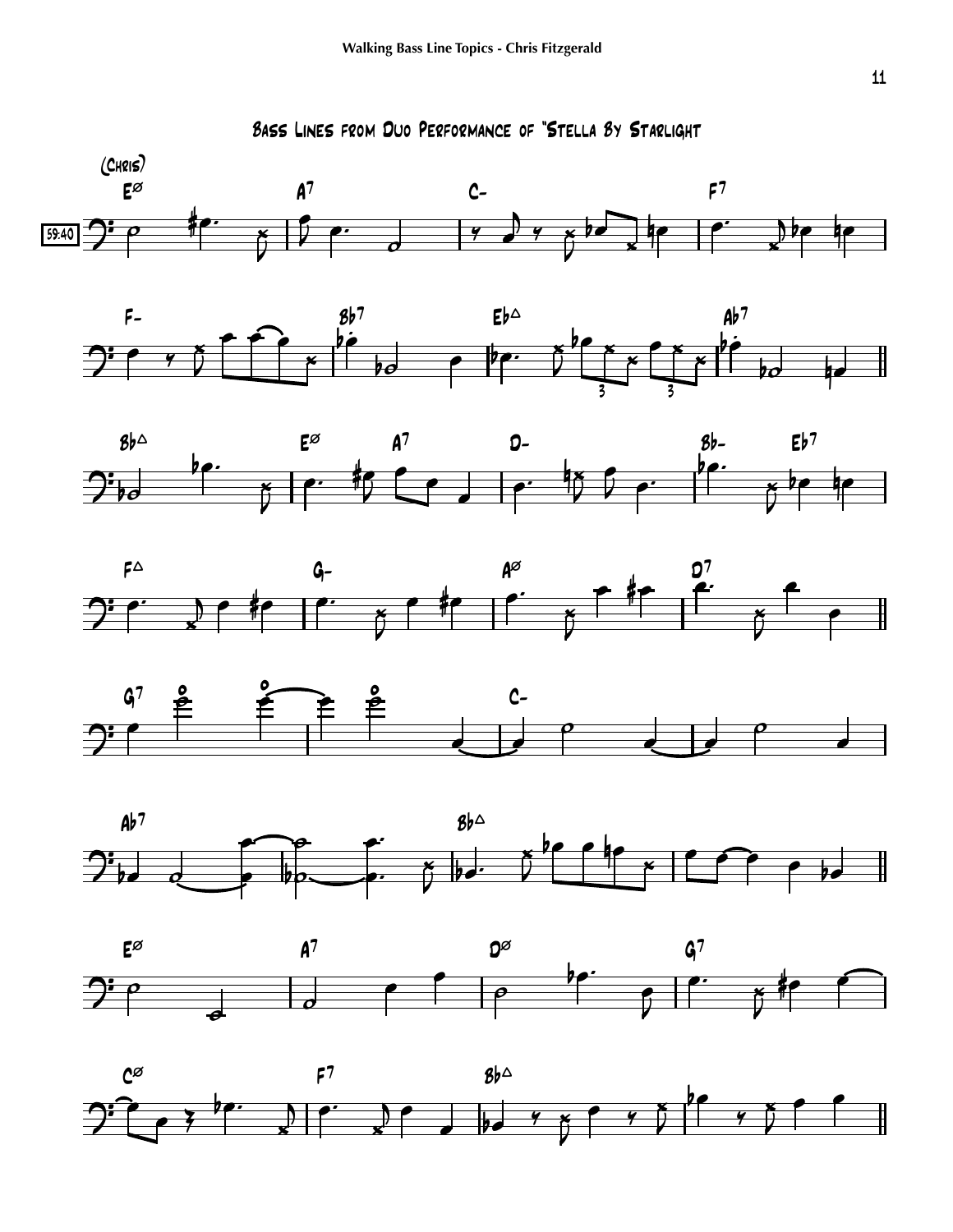













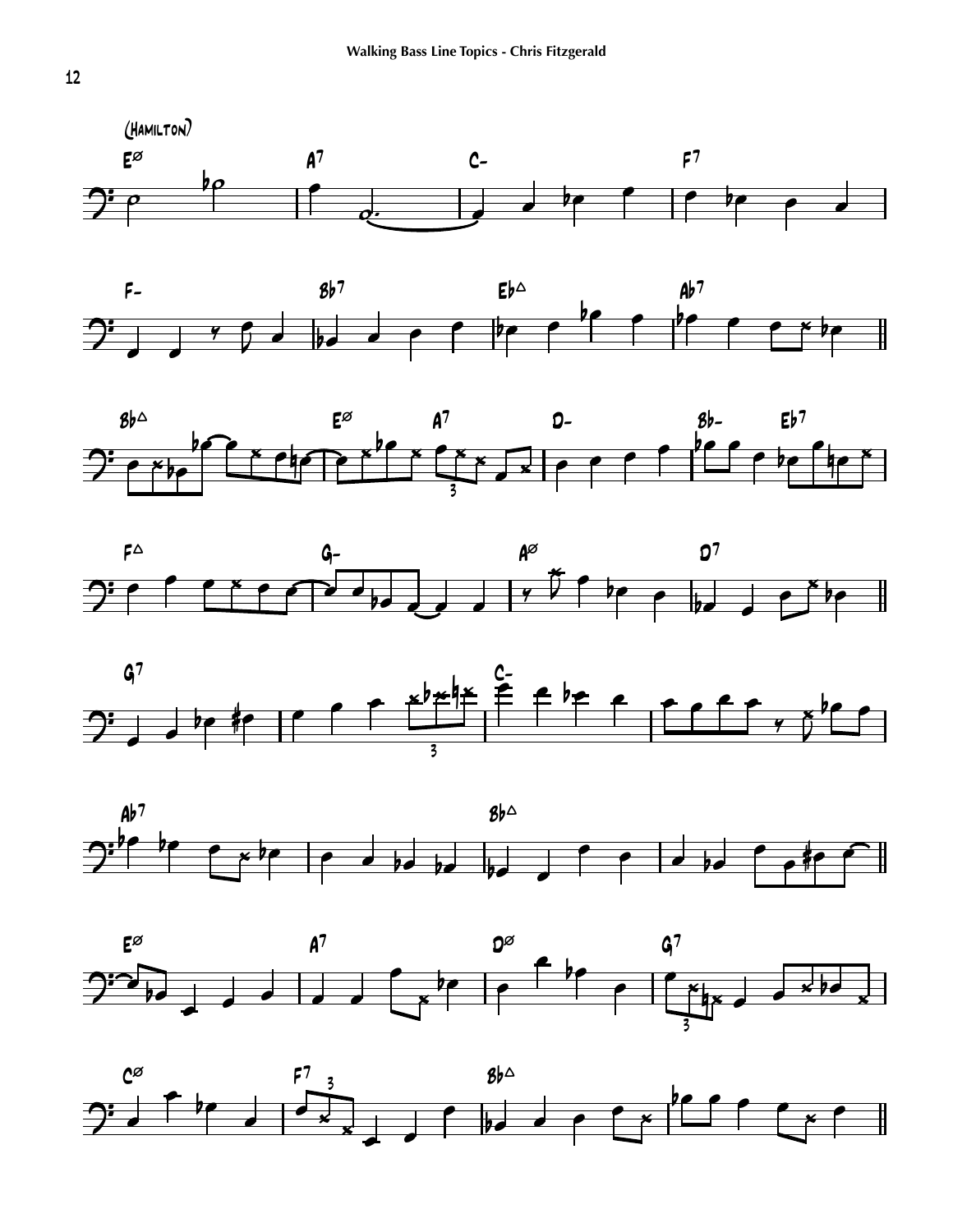













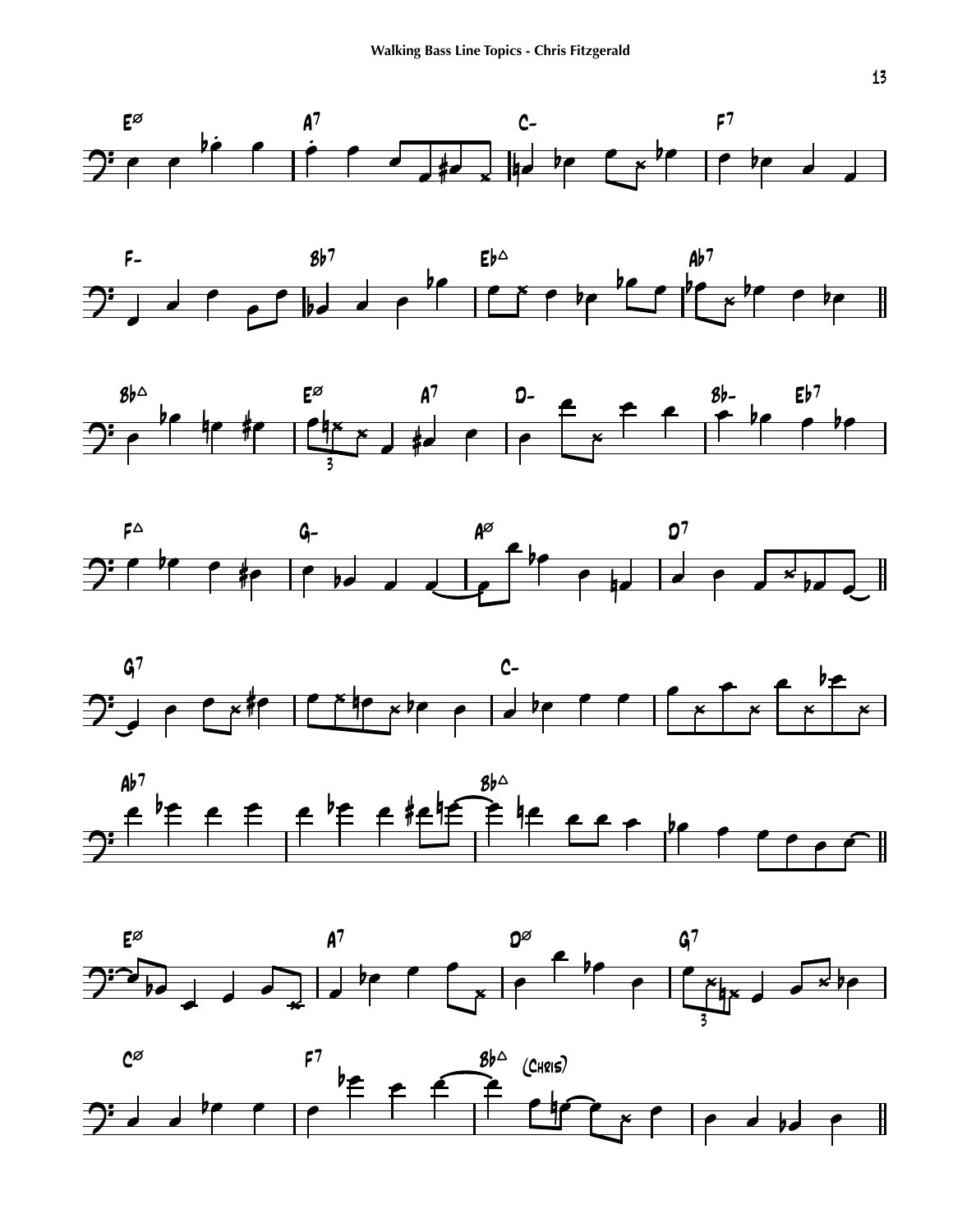